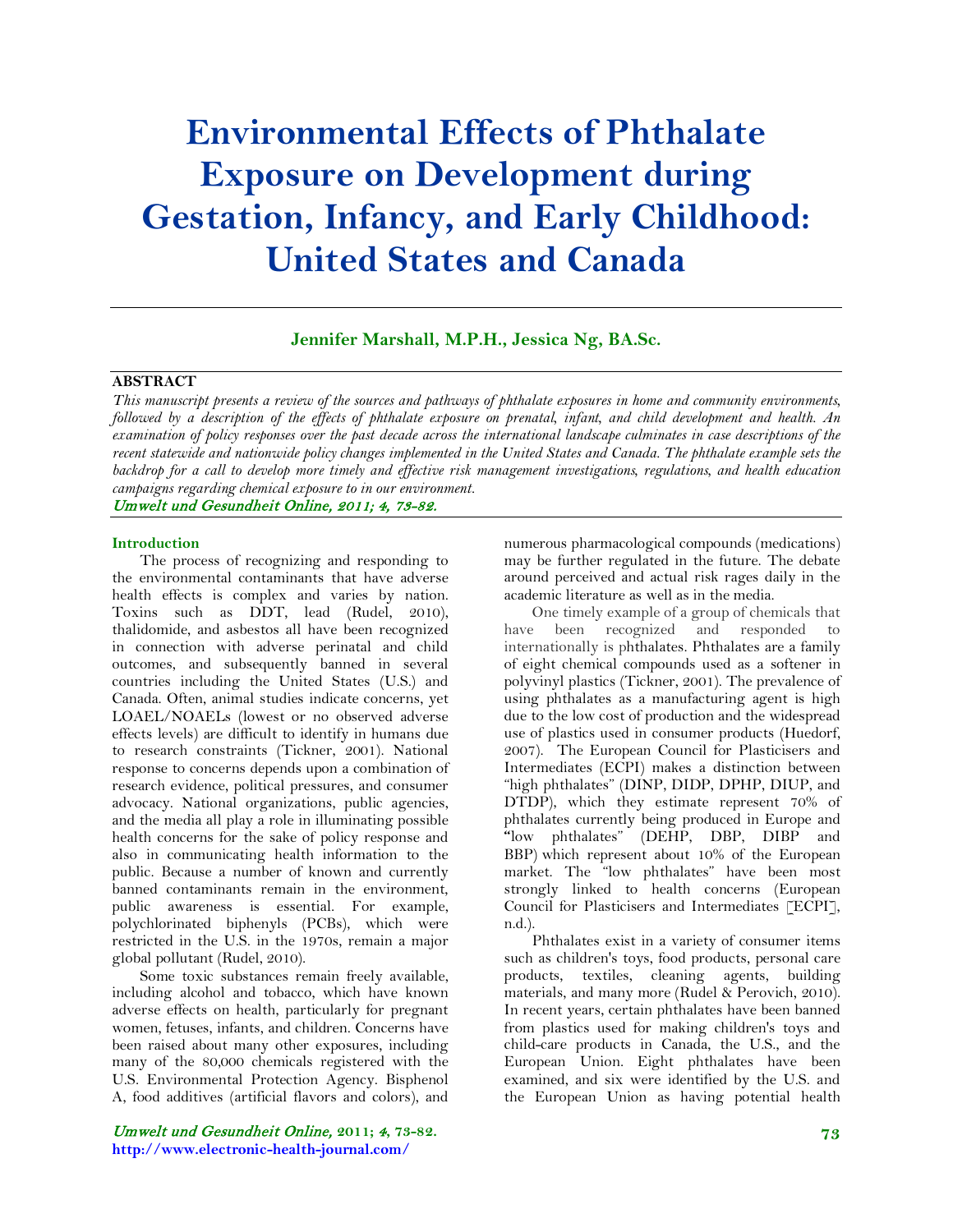effects on humans. Depending on the type of phthalate compound, there are varying concentrations by environmental source, and differential health effects. Furthermore, the route and level of exposure, intake levels, and metabolization rates vary by age. Although phthalates do not bioaccumulate, they can migrate from primary sources into the surrounding environment, and because they are fairly ubiquitous, exposure can be relatively constant. Measurement of phthalate levels is accomplished using associated metabolites which are biomarkers for phthalate exposure (Table 1). For example, the phthalate DEHP is broken down to over 30 metabolites which are rapidly eliminated in urine (Centers for Disease Control and Prevention [CDC], 2009). It is this "characterization of exposure, sources, and pathways" (Rudel, 2009) that has guided public interest and policy responses, and can inform health education efforts.

# **Health Effects**

The presence of phthalates existing in consumer products does not independently equate a health risk. The health risk occurs when the phthalates leach out of the plastic and are ingested, inhaled, or absorbed through the skin. Health effects of phthalates were first recognized in animal studies where rodents experienced adverse reproductive and developmental effects, such as reduced fertility and damage to the testes (Korpan, 2009). Phthalate concentrations can be measured in the external environment and concentrations of secondary metabolites in urine. Therefore, potential human exposures can be theoretically modeled from ambient data. It is through this plausibility framework, that recommendations have arisen.

Although exposure to phthalates within plastic products was found to be negligible when inhaled or through direct dermal contact (Korpan, 2009), phthalate exposure was of great concern when sucking or chewing of plastic products for prolonged periods of time occurred. This activity can lead to phthalates leaching out of the plastic and entering the body through the saliva (Korpan, 2009). Therefore, concern arose first among two groups; individuals (particularly infants and toddlers) exposed to phthalates in medical equipment and medications (Tickner, 2001) and children exposed to phthalates in toys (Heudorf, 2007).

# *Prenatal Issues*

Kohn (2010) found higher concentrations of phthalates in women of childbearing age (20-40 years) and raised concerns about detrimental effects. Findings by Latini and colleagues (2003) suggested that phthalate exposure was significantly associated

with shorter pregnancy duration. There is not an expected risk to fetal development from pregnant women using vinyl and other products containing phthalates, rather the levels of phthalates that can leach from materials containing phthalates through a mechanism beyond dermal contact, such as ingestion (Korpan, 2009).

Animal studies (and some cross-sectional human studies) have correlated phthalate exposures to testicular, ovarian, renal, pulmonary, cardiologic, hepatic, and developmental toxicity (Tickner, 2001). According to Tickner's review, the only study using human models was the pulmonary effect. Phthalates have been recognized as a potential endocrine disruptor, interfering with androgen production (Rudel & Perovich, 2010), potentially effecting sperm quality at the population level (Hauser et al., 2007), and producing higher anogenital index in males (Huang et al., 2009). Stahlhut and colleagues (2007) postulated that disruption of testosterone levels due to phthalate exposures could increase insulin resistance and prevalence of obesity and diabetes. Although the large study had several limitations, the authors did find in a cross-sectional study of adult men that high concentrations of phthalates were significantly correlated with abdominal obesity and insulin resistance and recommended further population based studies.

Lovekamp-Swan and Davis (2003) explored the pathways for phthalate toxicity within the female reproductive system and caution that effects even from *in utero* exposure may alter estradiol production within the ovaries. Other researchers have found prenatal exposure to phthalates associated with behavioral problems in children, including aggression, attention problems, conduct problems, depression and externalizing behaviors (Engel et al., 2010; Kim et al., 2009).

# *Infant and Child Issues*

Children under three years of age have been identified as the group with the greatest risk of experiencing adverse health effects when exposed to DEHP (Health Canada, 2009). The low body weight, immature metabolic systems, high dosage per body surface, and rapid physical growth and development rates of young children place them at risk to the adverse effects of phthalate exposure (CDC, 2009; Sathyanarayana, et al., 2008). Of particular concern are infants receiving blood transfusions, ECMO, or respiratory therapy, all of which can be found in neonatal intensive care settings (Hillman et al., 1975; Karle et al., 1997; Rudel & Perovich, 2010; Tickner, 2001). In a follow-up study of 13 adolescents with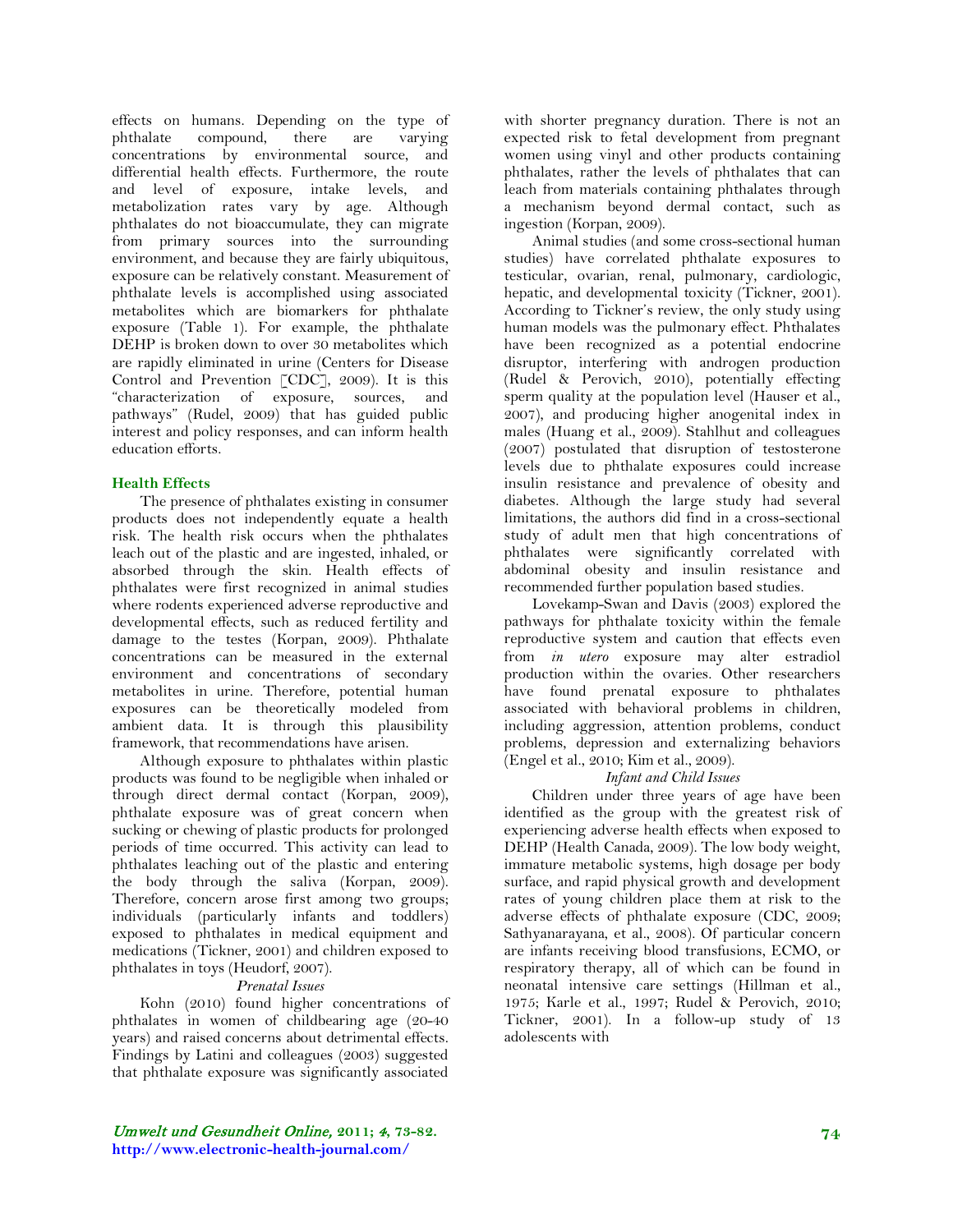| <b>Phthalate name (CAS</b>  | <b>Abbreviation</b> | <b>Urinary metabolite</b>                   | <b>Abbreviation</b> |
|-----------------------------|---------------------|---------------------------------------------|---------------------|
| number)                     |                     | (CAS number)                                |                     |
| Benzylbutyl phthalate (85-  | <b>BzBP</b>         | Mono-benzyl phthalate (2528-16-7) (some     | <b>MBzP</b>         |
| $(68-7)$                    |                     | mono-n-butyl phthalate)                     |                     |
| Dibutyl phthalates (84-74-  | <b>DBP</b>          | Mono-isobutyl phthalate                     | <b>MiBP</b>         |
| $\mathcal{Q}$               |                     | Mono-n-butyl phthalate (131-70-4)           | MnBP                |
| Dicyclohexyl phthalate (84- | <b>DCHP</b>         | Mono-cyclohexyl phthalate (7517-36-4)       | <b>MCHP</b>         |
| $61 - 7$                    |                     |                                             |                     |
| Diethyl phthalate (84-66-2) | <b>DEP</b>          | Mono-ethyl phthalate (2306-33-4)            | <b>MEP</b>          |
| Di-2-ethylhexyl phthalate   | <b>DEHP</b>         | Mono-2-ethylhexyl phthalate (4376-20-9)     | <b>MEHP</b>         |
| $(117 - 81 - 7)$            |                     | Mono-(2-ethyl-5-hydroxyhexyl) phthalate     | <b>MEHHP</b>        |
|                             |                     | Mono-(2-ethyl-5-oxohexyl) phthalate Mono-   | <b>MEOHP</b>        |
|                             |                     | (2-ethyl-5-carboxypentyl) phthalate (40809- | <b>MECPP</b>        |
|                             |                     | $41 - 4$                                    |                     |
| Di-isononyl phthalate       | <b>DiNP</b>         | Mono-isononyl phthalate                     | <b>MiNP</b>         |
| $(28553 - 12 - 0)$          |                     |                                             |                     |
| Dimethyl phthalate (131-    | <b>DMP</b>          | Mono-methyl phthalate (4376-18-5)           | <b>MMP</b>          |
| $11-3)$                     |                     |                                             |                     |
| Di-n-octyl phthalate (117-  | <b>DOP</b>          | Mono-(3-carboxypropyl) phthalate            | <b>MCPP</b>         |
| 84-0) MOP                   |                     | Mono-n-octyl phthalate (5393-19-1)          | <b>MOP</b>          |

Source: (CDC, 2009, p. 258)

# **Table 2. Environmental and Human Health, Inc.: Examples of National PVC Childcare Restrictions**

| Austria               | 1999 | Ban on the sale of phthalate plasticizers in toys for children under age three.                                                                                                                                                                                                                                           |  |  |
|-----------------------|------|---------------------------------------------------------------------------------------------------------------------------------------------------------------------------------------------------------------------------------------------------------------------------------------------------------------------------|--|--|
| Denmark               | 1999 | Ban on phthalate plasticizers in toys and childcare articles for infants under age three.                                                                                                                                                                                                                                 |  |  |
| Argentina             | 1999 | Covers all toys and baby articles containing phthalates that could be chewed by children<br>under three.                                                                                                                                                                                                                  |  |  |
| Greece                | 1999 | Bans the import and sale of PVC toys containing phthalates for children under three years<br>old.                                                                                                                                                                                                                         |  |  |
| Norway                | 1999 | Bans production, distribution, import and export of toys and other products aimed at<br>children under three years old and containing phthalate plasticizers.                                                                                                                                                             |  |  |
| European<br>Union     | 1999 | Ban on six toxic softeners found in soft PVC toys marketed for teething. In 2000<br>increased restriction to reduce maximum allowed concentration of phthalates in PVC to<br>0.05 percent instead of 0.1 percent, and bans any PVC toys containing perfumes, such as<br>fruit flavors, which tempt children to suck them. |  |  |
| Cyprus                | 2000 | Ban on baby toys made of PVC.                                                                                                                                                                                                                                                                                             |  |  |
| Fiji Islands          | 2000 | Ban on the sale of children's items made of PVC, including soft PVC toys intended for<br>children's mouths and other articles such as stroller covers and mattress covers.                                                                                                                                                |  |  |
| Tunisia               | 2000 | Ban on the importation, selling and distribution of all PVC toys and childcare articles<br>intended for children under the age of three and which contain more than 0.1% of one of<br>the six mentioned categories of phthalates (DINP, DEHP, DNOP, DIDP, BBP, DBP).                                                      |  |  |
| $Czech Republic$ 2001 |      | Ban on phthalates in PVC toys.                                                                                                                                                                                                                                                                                            |  |  |
| Japan                 | 2001 | Ordinance: In the production of resin toys, PVC containing DEHP should not be used.                                                                                                                                                                                                                                       |  |  |

Source: (Environment and Human Health, Incorporated, n.d.)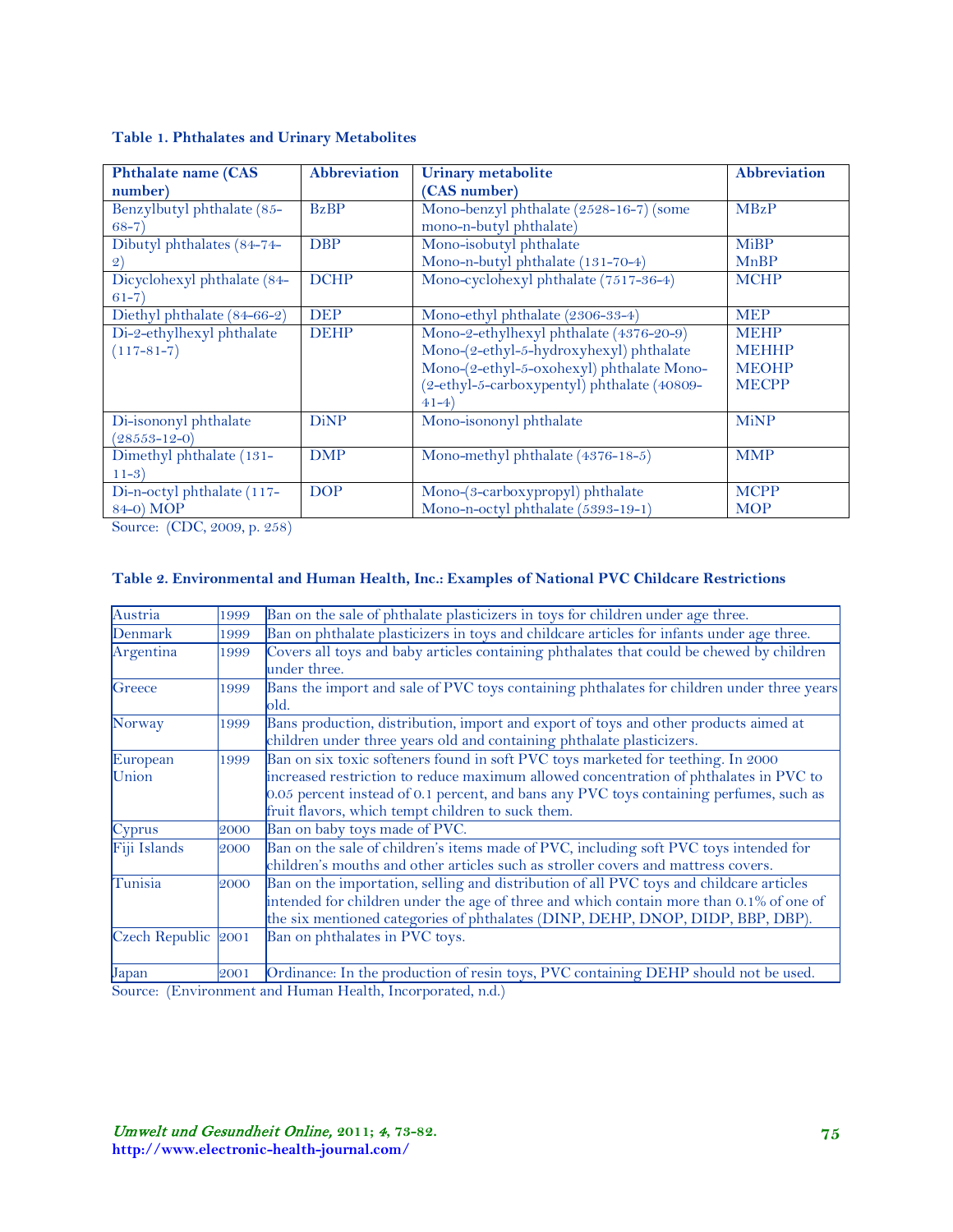infant exposure to ECMO, Rais-Bahrami and colleagues (2004) found no significant adverse effects on health.

It is well understood, too, that frequent mouthing behaviors are a necessary exploratory activity amongst developing infants, and that DEHP can be leached out of soft vinyl children's toys as a response to prolonged sucking and chewing (Health Canada, 2009). Main and colleagues (2006) also found health effects in infants who received phthalates transmitted through breast milk. Baby care products, such as baby lotions, powders, and shampoos are also important sources of exposure (Sathyanarayana et al., 2008).

Phthalate concentrations in baby products and toys were first for regulation due to the sucking or chewing behaviors of infants and toddlers that maximize exposure and ingestion of phthalates (Heudorf, 2007). However, some researchers have pointed out that phthalates may be absorbed not only from toys, but from ambient sources such as dust (Kolarik et al., 2008). Bornehag and colleagues (2004) investigated correlations between phthalate particle exposure in dust and increased rates of asthma.

#### *Adolescent Issues*

Older children are considered a low risk for the effects of phthalate exposure. This reduced risk is due to their lowered sensitivity to phthalate effects, and because they are less likely to suck or chew on plastic products for long periods of time, thereby lowering their risk for ingestion of phthalates (Korpan, 2009). Lomenick and colleagues (2009) investigated the potential link between high phthalate levels and precocious puberty in females and did not find significant effects.

#### **Policy Responses**

#### *Overview*

The multiple sources of exposure, combined with recognized toxicity for several phthalate compounds, have raised concerns about the use of phthalates (National Industrial Chemicals Notification and Assessment Scheme [NICNAS], 2008). The challenges in identifying at what concentrations chemicals pose a risk is challenging given research limitations, and identifying pathways for exposure and populations most at risk is even more daunting. Furthermore, as these substances are in widespread use already- in the case of phthalates for building materials, food packaging, medical supplies, dental materials, personal care products, and numerous other products- alternatives must be identified (United States Environmental Protection Agency [U.S. EPA], 2009).

The international response appears to illustrate the interplay between major importers and exporters

Umwelt und Gesundheit Online, **2011;** 4**, 73-82. http://www.electronic-health-journal.com/**

of consumer products in the global market. According to McGinn: "the chemical economy is one of the largest and most diverse industrial sectors in the world" (2002, p. 77). In 2001, the Convention on Persistent Organic Pollutants was signed; a treaty amongst over 60 countries banning pesticides and other pollutants, with the goal of implementing bans worldwide. Following the 1999 European Union (SCTEE, 2004), phthalate bans (listed in Table 2 by Environment and Human Health, Incorporated [EHHI]) have now been reported across the world, including Argentina and Brazil (Global Competencies Support Center, 2008), Austria, Cyprus, Czech Republic, Denmark, Fiji, Finland, Germany, Greece, Italy, Mexico, Norway, Sweden (Allen, 1999; Environment California, n.d.; Ackerman & Massey, 2003) and Japan (Société Generale de Surveillance [SGS), n.d.). Policy responses in Europe, Australia, the United States, and Canada are reflected upon below to describe the process of regulatory development and implementation.

In 2005, the European Commission extended the 1999 ban DEHP, DBP and BBP in all toys and childcare articles (Directive 2005/84/EC). As explained by ECPI, representing the eight major companies, involved in the production of plasticizers in Europe, "the inclusion of DEHP, DBP, BBP and DIBP on the "candidate list" means that any EU manufacturer or importer of an article containing more than  $0.1\%$  weight by weight  $(w/w)$  of these phthalates must notify ECHA as of June 2011, unless the articles manufacturer or importer can clearly demonstrate that their use has already been registered. In addition the article manufacturer or importer must now provide information to the recipient of that article…distributors and retailers to professional end-users… retailers also have an obligation to provide the same information to consumers, but only if a consumer requests it. A retailer has 45 days to provide the information." DINP, DIDP and DnOP were banned from use in toys and childcare articles, if they can be put in the mouth by children (Sathyanarayana, et al., 2008; U.S. EPA, 2009).

The Registration, Evaluation, and Authorization of Chemicals (REACH) European chemicals regulation collects all information from chemical producers and importers as well as safety information. REACH went into effect in 2007 (European Commission, n.d.). In 2011, the Danish Ministry of Environment issued a press release describing their intention to introduce a Danish ban on DEHP, DBP, DIBP and BBP for indoor use and products with which consumers are in direct contact (Danish Ministry, 2011). According to the report,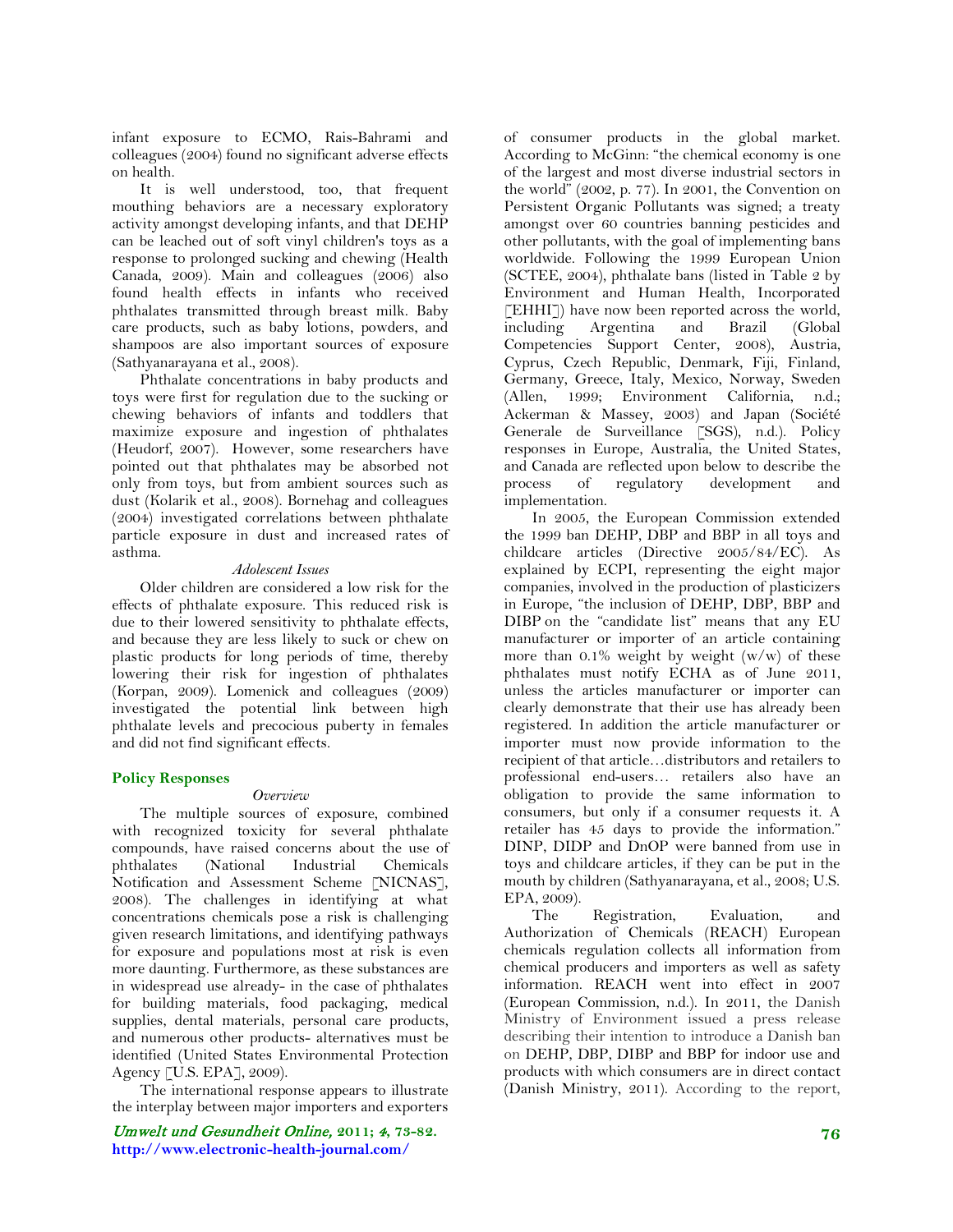this is the first time that a ban is based on the cocktail-effect of chemicals.

In 2006 the Australian Government declared the phthalates DEHP, DIDP, DMP, DINP, DBP, BBP, DnOP, DEP and bis(2-methylethyl) phthalate as Priority Existing Chemicals; they were added to the NICNAS Candidate List and initiated public risk assessments for these phthalates. These risk assessments were underway throughout 2008 and 2009 (NICNAS, 2008; U.S. EPA, 2009). In 2010, products intended for use by children under 36 months of age containing greater than 1% DEHP by weight was banned in Australia beginning in 2011 (Commonwealth of Australia, 2011).

#### *United States*

Until 2008 phthalates were still allowed freely in the U.S., and listing of phthalate as an ingredient was voluntary. The concentration of phthalates in many products is still unknown (Sathyanarayana et al., 2008). At the state level, California, Vermont and Washington were the first states to establish restriction on phthalates in children's articles. Mirroring the European Union Ban, California and Vermont prohibited the manufacture, sale, or distribution in commerce of any toy or child-care article containing DEHP, DBP, or BBP at greater than 0.1% and of any toy or child-care article, intended for use by children under three years of age that can be mouthed, containing DINP, DIDP or DnOP at greater than 0.1% (U.S. EPA, 2009). As part of a statute concerning various chemicals in children's products, the State of Washington prohibits a manufacturer, wholesaler, or retailer from manufacturing, knowingly selling, offering for sale, or distributing for sale or for use in the state a children's product or product component containing phthalates (DEHP, DBP, BBP, DINP, DIDP, DnOP) "individually or in combination, at a concentration exceeding 0.1% by weight" (CRS, 2008). In 2009, Hawaii introduced legislation to prohibit the manufacture, sale, or distribution of certain toys and child care articles containing certain types of phthalates (U.S. EPA, 2009).

At the Federal level, the U.S. Consumer Product Safety Improvement Act of 2008 (CPSIA) banned the use of six phthalates in toys and child care articles at concentrations greater than 0.1 percent: DEHP, DBP, BBP, DINP, DIDP and DnOP (U.S. EPA, 2009), with the caveat that the use of three of these banned phthalates, DINP, DIDP, and DnOP may be reinstituted by CPSC pending review by the Chronic Hazard Advisory Panel, which is currently underway in 2011. Once the report is completed, the decision to lift the interim ban on the three phthalates, or to add additional phthalate compounds to the ban, will be determined (American Chemistry Council, n.d.; U.S. EPA, 2009). The Food and Drug Administration (FDA) also plays a role in

Umwelt und Gesundheit Online, **2011;** 4**, 73-82. http://www.electronic-health-journal.com/**

phthalate regulation due to their presence in food contact substances (such as plastic wrap), cosmetics, pharmaceuticals and medical devices (U.S. EPA, 2009). Existing EPA Actions related to phthalates are listed in Table 3 (U.S. EPA, 2009). Although phthalates were banned in some products in 2009, those products produced before the bans remain in widespread use and distribution. The National Resources Defense Council sued the Consumer Product Safety to challenge the determination that a ban on phthalates in children's toys does not apply to items manufactured before the effective date of the ban in 2009 (U.S. District Court, 2008).

#### *Canada*

In June 2009 Canada proposed to harmonize their phthalate requirements with those already in effect in the European Union and U.S., ensuring the same level of protection as children in the U.S. and the EU (Canada Consumer Product Safety Act). (U.S. EPA, 2009) In January 2011 Canada passed the restrictions on phthalates under the *Phthalates Regulations*, effective June 10, 2011 (Health Canada, 2010). The regulation states the allowable concentrations of these following phthalates to be restricted to no more than 1,000 mg/kg (0.1%) in the vinyl of children's toys and child care products: di(2-ethylhexyl) phthalate (DEHP), dibutyl phthalate (DBP) and benzyl butyl phthalate (BBP) (Health Canada, 2010). Additionally, any vinyl products that can be reasonably foreseen to be mouthed by a child under the age of 48 months, are restricted to contain no more than the allowable concentrations of 1000 mg/kg (0.1%) of diisononyl phthalate (DINP), diisodecyl phthalate (DIDP) and di-n-octyl phthalate (DNOP). All children's toys and child care products that are not in compliance with the regulations will not be allowed to be sold, imported, or advertised in Canada (Health Canada, 2010). Previous to this new regulation, phthalates were asked to be voluntarily removed from products for use in children's toy or products, such as pacifiers, teethers, rattles, baby bottle nipples, and any other products that could be mouthed by babies or young children in Canada (Health Canada, 2010).

#### **Risk Management Approach**

Phthalates are used in products that are subject to EPA, FDA, and the CPSC. People may be exposed to phthalates from a variety of product uses, as well as from industrial releases and environmental exposures; these exposure pathways should be assessed together to appropriately characterize exposures and avoid underestimating risk. The assessment of combined exposure is important to determine the potential impacts of these chemicals.

Although one phthalate may act differently than another, focusing on restricting one individual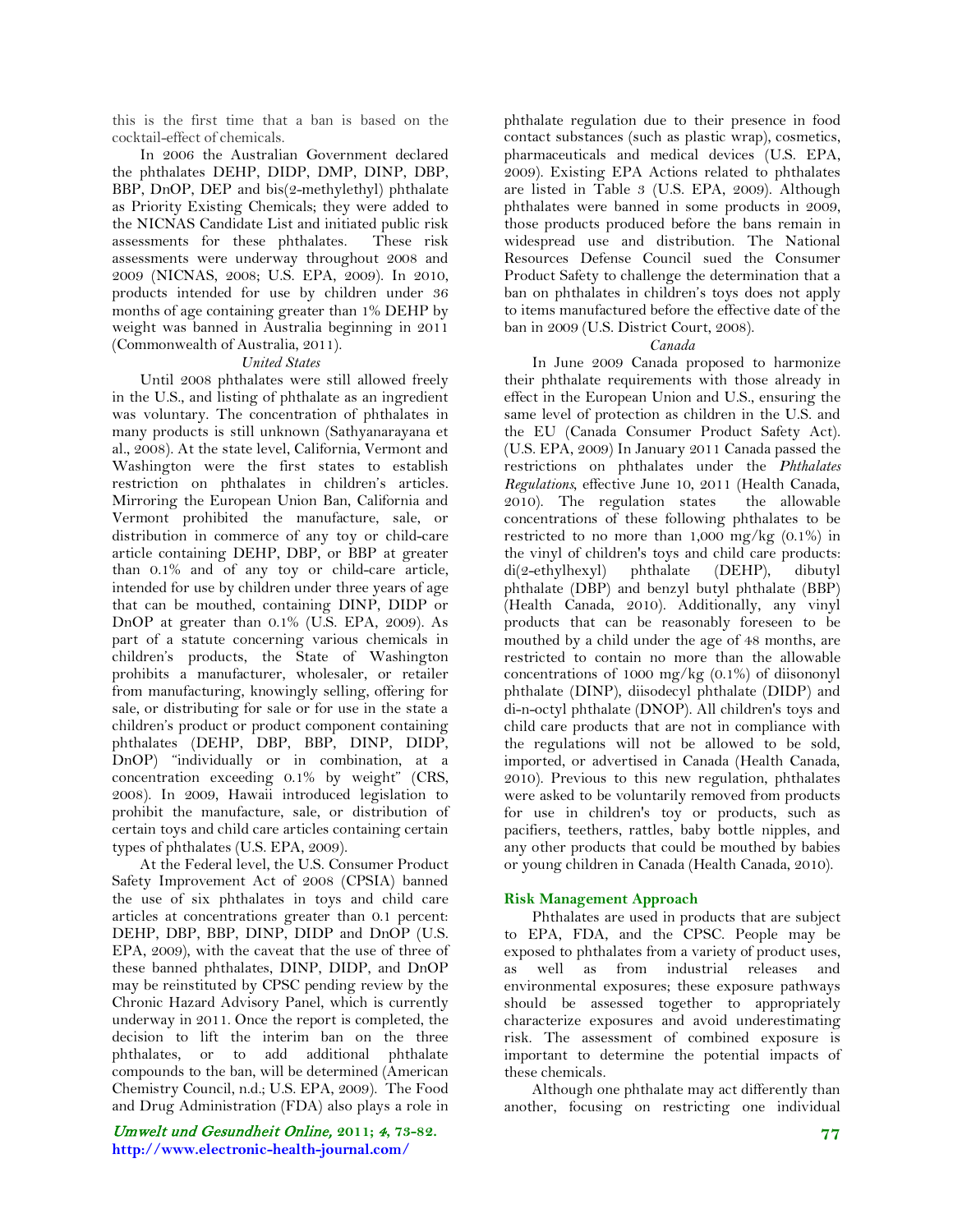phthalate would likely underestimate their impact and undermine policy efforts, since they appear to produce similar adverse effects. Also, since many phthalates are interchangeable in their uses as plasticizers, restrictions on one could simply shift use to another of similar toxicity. Therefore, safe and affordable substitutes for phthalates are being identified, and will be an important consideration in any action that would restrict the use of these chemicals (McGinn, 2002; U.S. EPA, 2009).

### **Controversy**

In 2005 the media highlighted a report by the National Toxicology Program, an expert panel convened by the U.S. government, which discounted previous studies, arguing that there was insufficient evidence of harmful effects on humans (Kaiser, 2005; NTP, 2005). Following the meeting, three members of the panel rescinded their position on the panel's recommendation to reduce level of concern regarding pregnant women "…because MEHP passes the placenta in free form where it may not be detoxified by the fetus, exposure throughout pregnancy is not necessary to cause damage in animal models, and current exposure estimates in women of child bearing age do not distinguish peak or episodic exposures from average exposures" (NTP, 2005).

When it comes to regulation of industry, pushback from chemical companies is inevitable. In fact, government agencies appear to collaborate with chemical companies for research and policy recommendations. For example, ECPI's stated aim is "to provide clear and concise information about the many applications of plasticizers and its safe use, supported by robust scientific research. Based on its extensive knowledge of the industry, many decades of experience, and its wealth of scientific data, the ECPI secretariat is able to provide valuable input to legislative and regulatory authorities, nongovernment organisations, consumer groups and all other stakeholders. It encourages an open dialogue between these groups and it actively supports research programmes." ECPI posts an online phthalate information center and has released a number of press releases challenging research findings that indicate concerns about exposure pathways and detrimental health effects from phthalates (ECPI b, n.d.). Similarly, in the U.S., the Chronic Hazard Advisory Panel of the American Chemistry Council was convened to make recommendations on whether the Consumer Product Safety Commission (CPSC) should address concerns regarding any phthalates (or combinations of phthalates) in addition to those identified in the CPSIA. The American Chemistry Council is comprised of chemical companies (American Chemistry Council, n.d.; U.S. EPA, 2009).

Umwelt und Gesundheit Online, **2011;** 4**, 73-82. http://www.electronic-health-journal.com/**

Additionally, major manufacturers of products containing phthalates that are exported to countries that now ban them must comply. In a 2007 media report, one Brazilian manufacturer was quoted, "We're shocked because we weren't even consulted on the decision and because recent studies show that there are no safety issues with the phthalates in question…Nothing from the scientific and toxic standpoint proves that these products are harmful. The image of these toy companies is being tarnished" (Carey, 2007). According to the article, the PVC institute would continue to lobby the government on behalf of the use of phthalates in plastics (Carey, 2007).

# **Health Education Campaigns**

There are a number of sources for educating the public about potential environmental toxins in the environment, such as phthalates, including government reports and Websites, online search engines and special interest websites, the media, and targeted health education campaigns. Although Federal agencies compile comprehensive reports, such as those described in this review, the general public may not have access to these reports, or take the time to review them. The CDC (n.d.) has developed fact sheets to inform the public about common sources of phthalate exposure, to include updates on regulation. Additionally, public sites such as Wikipedia.com may chronicle research investigations and regulatory measures, and provide direct access to governmental reports, media reports, and other sources. However, the potential bias and inaccuracies are important considerations in an open access website.

Consumer interest websites are also important sources of information for the public. The *Trouble in Toyland* report is the 25th annual Public Interest Research Group (PIRG, 2010) survey of toy safety, which serves to educate consumers on safety guidelines and examples of toys that may pose potential safety hazards. The PIRG reports have contributed to recalls and regulatory actions, to address both mechanical and chemical hazards in children's toys and products. One common parenting website is babycenter.com which operates websites in 20 countries to provide health, safety, and developmental information and support to parents. The site has information available to parents regarding phthalate research findings and regulations (BabyCenter, n.d.) as well as tips on what types of baby bottles and other plastic items are recommended, how to reduce exposures during pregnancy, and opportunities to discuss the topic online with other parents. Websites such as safemama.com (Safemama, n.d.) offer consumers information regarding phthalate-free sources of food preparation and cleaning products, and children's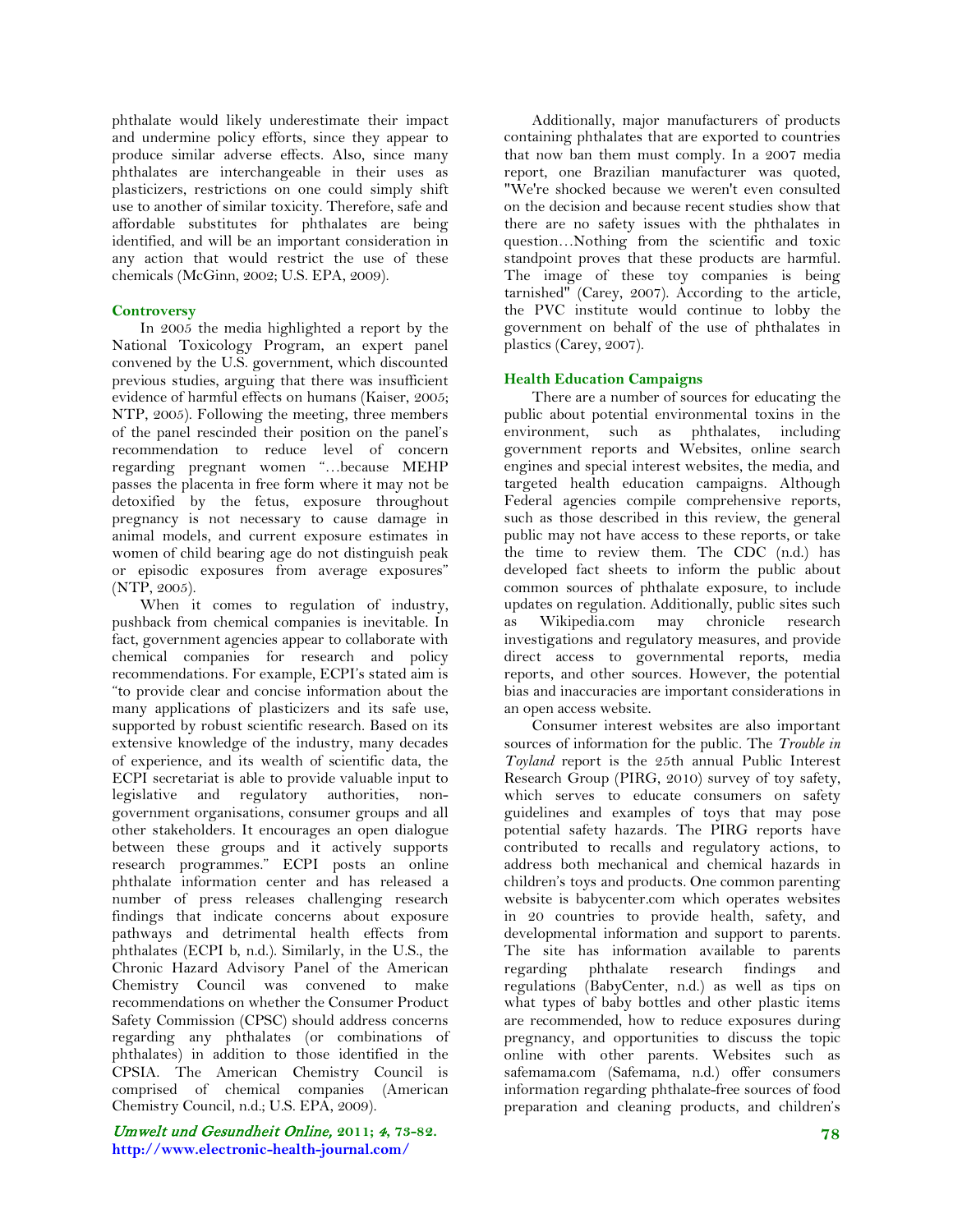toys, as well as an online discussion forum for parents on the topic.

Government agencies, chemical companies, advocacy organizations, and research institutions all utilize media releases as a venue for getting consumer safety information out to the public. Media reports tend to illustrate tensions and debates among professionals and chemical companies, due to their orientation to drama and controversy. However, the media remains an important vehicle for public awareness. In our "crowded media environment' it is important that campaigns effectively reach the intended audience(s) with tailored messages that are theory-based (Randolph & Viswanath, 2004, p. 419). Unfortunately, without adequate support and funding, messages may not be effective in both increasing awareness and suggesting a potential solution (Randolph & Viswanath, 2004). In the case of phthalates, there has not been clear consensus on the risks or exposures, nor a collaborative approach towards informing the public, due to conflicting research, business, and policy interests.

#### **Summary**

In closing, we must concern ourselves with the fact that (1) over 80,000 chemicals are registered for use with the U.S. EPA alone, with minimum regulatory requirements for chemical safety testing (Rudel & Perovich, 2010); and (2) the global market facilitates widespread reach of experimental and banned chemicals; and many of these chemicals are both ubiquitous and persistent in the environment. In the future it is essential that researchers, policy makers, and consumers remain vigilant regarding possible ill-effects of these environmental exposures.

#### **References**

Ackerman, F., & Massey, R. (2003) *The economics of phasing out PVC*. Global Development and Environment Institute. Retrieved June 30, 2011 from:

[http://www.ase.tufts.edu/gdae/Pubs/rp/Economics](http://www.ase.tufts.edu/gdae/Pubs/rp/Economics_of_PVC_revised.pdf) of PVC revised.pdf.

Agency for Toxic Substances and Disease Registry (ATDR). (1995). *Public health statement for diethyl phthalate CAS# 84-66-2.* Retrieved June 30, 2011 from: [http://www.atsdr.cdc.gov/PHS/PHS.asp?id=601&t](http://www.atsdr.cdc.gov/PHS/PHS.asp?id=601&tid=112)  $id = 112$ .

Allen, B. (1999). *Green chemistry, 1, G102-G104.* DOI: 10.1039/A906799J Retrieved June 30, 2011 from:

[http://pubs.rsc.org/en/content/articlepdf/1999/gc](http://pubs.rsc.org/en/content/articlepdf/1999/gc/a906799j) [/a906799j.](http://pubs.rsc.org/en/content/articlepdf/1999/gc/a906799j)

American Chemistry Council. *Chronic hazard advisory panel on phthalates.* Retrieved June 30, 2011 from:

Umwelt und Gesundheit Online, **2011;** 4**, 73-82. http://www.electronic-health-journal.com/**

[http://www.americanchemistry.com/s\\_phthalate/se](http://www.americanchemistry.com/s_phthalate/sec.asp?CID=2103&DID=8900&dowhat=&css=print) [c.asp?CID=2103&DID=8900&dowhat=&css=print.](http://www.americanchemistry.com/s_phthalate/sec.asp?CID=2103&DID=8900&dowhat=&css=print)

Global Competencies Support Center (2008). Argentina joins neighbour Brazil in banning phthalates in toys and childcare articles. *Safeguards Newsletter, 055/08*. Retrieved June 30, 2011 from: [http://newsletter.sgs.com/eNewsletterPro/uploade](http://newsletter.sgs.com/eNewsletterPro/uploadedimages/000006/SafeguardS_05508_Argentina_Joins_Neighbour_Brazil_in_Banning_Phthalates_in_Toys_and_Childcare_Articles.pdf) [dimages/000006/SafeguardS\\_05508\\_Argentina\\_Joi](http://newsletter.sgs.com/eNewsletterPro/uploadedimages/000006/SafeguardS_05508_Argentina_Joins_Neighbour_Brazil_in_Banning_Phthalates_in_Toys_and_Childcare_Articles.pdf) ns Neighbour Brazil in Banning Phthalates in T oys and Childcare Articles.pdf.

BabyCenter (n.d.) *Phthalates: what you need to know*. BabyCenter Canada Retrieved June 30, 2011 from:

[http://www.babycenter.ca/baby/safety/phthalatesi](http://www.babycenter.ca/baby/safety/phthalatesinproducts/) [nproducts/.](http://www.babycenter.ca/baby/safety/phthalatesinproducts/)

Bornehag, C.G., Sundell, J., Weschler, C.J., Sigsgaard, T., Lundgren, B., Hasselgren, M., et al. (2004). The association between asthma and allergic symptoms in children and phthalates in house dust: a nested case-control study. *Environmental Health Perspectives, 112*(14), 1393-1397.

Carey, R. Business News America (2007). *Inmetro's phthalate ban hurting plastics industry.* Retrieved June 30, 2011 from: [http://www.bnamericas.com/news/petrochemicals/](http://www.bnamericas.com/news/petrochemicals/Inmetro) Inmetro's phthalate ban\_hurting\_plastics\_industry.

Centers for Disease Control and Prevention. (n.d.). *Fact sheet: phthalates.* Retrieved June 30, 2011 from:

[http://www.cdc.gov/exposurereport/pdf/Pthalates](http://www.cdc.gov/exposurereport/pdf/Pthalates_FactSheet.pdf) FactSheet.pdf.

Centers for Disease Control and Prevention. *Fourth national report on human exposure to environmental chemicals.* Retrieved June 30, 2011 from:

[http://www.cdc.gov/exposurereport/pdf/FourthRe](http://www.cdc.gov/exposurereport/pdf/FourthReport.pdf) [port.pdf.](http://www.cdc.gov/exposurereport/pdf/FourthReport.pdf)

Commonwealth of Australia (2010). *Competition and Consumer Act 2010, Consumer Protection Notice No. 11 of 2011: Permanent Ban on Children's Products Containing More Than 1% Diethylhexyl Phthalate (DEHP).* Retrieved June 30, 2011 from: [http://www.parliament.wa.gov.au/publications/tabl](http://www.parliament.wa.gov.au/publications/tabledpapers.nsf/displaypaper/3813215c9f42c803d0ecb41048257871000d7312/$file/3215.pdf) [edpapers.nsf/displaypaper/3813215c9f42c803d0ecb](http://www.parliament.wa.gov.au/publications/tabledpapers.nsf/displaypaper/3813215c9f42c803d0ecb41048257871000d7312/$file/3215.pdf) [41048257871000d7312/\\$file/3215.pdf.](http://www.parliament.wa.gov.au/publications/tabledpapers.nsf/displaypaper/3813215c9f42c803d0ecb41048257871000d7312/$file/3215.pdf)

Danish Ministry of the Environment. (2011). *The Danish Minister of Environment plans to introduce a ban against four dangerous phthalates.* [Press Release].Retrieved June 30, 2011 from: [http://www.mim.dk/eng/News/Minister\\_plans\\_int](http://www.mim.dk/eng/News/Minister_plans_introduction_of_four_dangerous_phthalates.htm) roduction of four dangerous phthalates.htm.

ECPIa European Council for Plasticisers and Intermediates. (n.d.). *REACH plasticisers implementation timeline*. Retrieved June 30, 2011 from: [http://www.plasticisers.org/regulation/reach.](http://www.plasticisers.org/regulation/reach)

ECPIb European Council for Plasticisers and Intermediates. (n.d.). *Phthalate information center:*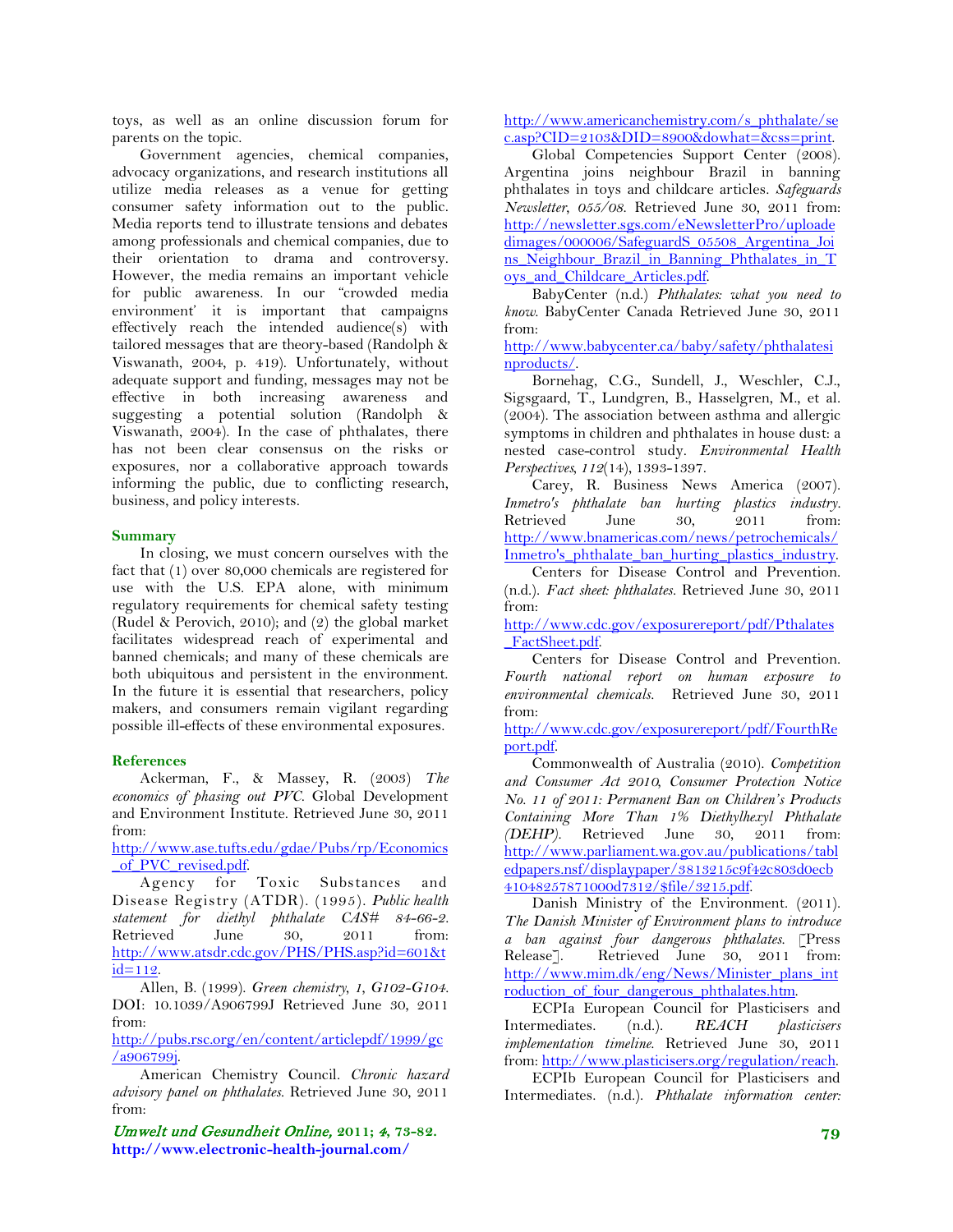*press releases.* Retrieved June 30, 2011 from [http://www.plasticisers.org/media-resources/press](http://www.plasticisers.org/media-resources/press-releases)[releases.](http://www.plasticisers.org/media-resources/press-releases)

Engel, S.M., Miodovnik, A., Canfield, R.L., Zhu, C., Silva, M.J., Calafat, A.M., et al. (2010). Prenatal phthalate exposure is associated with childhood behavior and executive functioning. *Environmental Health Perspectives, 118*(4), 565-571.

Environment and Human Health Incorporated (EHHI). (n.d.). *Plastics that may be harmful to children and reproductive health.* Retrieved June 30, 2011 from: [http://www.ehhi.org/reports/plastics/phthalates\\_s](http://www.ehhi.org/reports/plastics/phthalates_summary.shtml) [ummary.shtml.](http://www.ehhi.org/reports/plastics/phthalates_summary.shtml)

Environment California. (n.d.). *Phthalates overview.* Retrieved June 30, 2011 from:

[https://www.environmentcalifornia.org/environme](https://www.environmentcalifornia.org/environmental-health/stop-toxic-toys/phthalates-overview) [ntal-health/stop-toxic-toys/phthalates-overview.](https://www.environmentcalifornia.org/environmental-health/stop-toxic-toys/phthalates-overview)

European Commission. (n.d.). *REACH.* Retrieved June 30, 2011 from:

[http://ec.europa.eu/environment/chemicals/reach/](http://ec.europa.eu/environment/chemicals/reach/enforcement_en.htm/) [enforcement\\_en.htm\.](http://ec.europa.eu/environment/chemicals/reach/enforcement_en.htm/)

European Commission, (1999). *Ban of phthalates in childcare articles and toys.* [Press Release]. 11/10/99. Retrieved March 15, 2011 from: [http://europa.eu/rapid/pressReleasesAction.do?refe](http://europa.eu/rapid/pressReleasesAction.do?reference=IP/99/829&format=HTML) [rence=IP/99/829&format=HTML.](http://europa.eu/rapid/pressReleasesAction.do?reference=IP/99/829&format=HTML)

European Union. (2005) *Directive [2005/84/EC](http://eur-lex.europa.eu/LexUriServ/LexUriServ.do?uri=OJ:L:2005:344:0040:0043:en:PDF) of the European Parliament and of the Council of* 

*14 December*. Official Journal of the European Union. Retrieved June 30, 2011 from: [http://ec.europa.eu/enterprise/sectors/chemicals/d](http://ec.europa.eu/enterprise/sectors/chemicals/documents/reach/archives/market-restrictions/amendments_en.htm) [ocuments/reach/archives/market](http://ec.europa.eu/enterprise/sectors/chemicals/documents/reach/archives/market-restrictions/amendments_en.htm)[restrictions/amendments\\_en.htm.](http://ec.europa.eu/enterprise/sectors/chemicals/documents/reach/archives/market-restrictions/amendments_en.htm)

Goldin, R. (2008). *Dishonest or stupid? either way, PBS' NOW is a Journalistic Disgrace*. STATS Articles. Retrieved June 30, 2011 from: [http://stats.org/stories/2008/dishonest\\_PBS\\_NO](http://stats.org/stories/2008/dishonest_PBS_NOW_mar27_07.html) [W\\_mar27\\_07.html.](http://stats.org/stories/2008/dishonest_PBS_NOW_mar27_07.html)

Goldin, R. (2006). *Toy tantrums - the debate over the safety of phthalates*. STATS Articles. Retrieved June 30, 2011 from:

[http://stats.org/stories/2006/toy\\_tantrums\\_jan30\\_](http://stats.org/stories/2006/toy_tantrums_jan30_06.htm) [06.htm.](http://stats.org/stories/2006/toy_tantrums_jan30_06.htm)

Gray, L.E. Jr., Wilson, V.S., Stoker, T., Lambright, C., Furr, J., Noriega, N., et al. (2006). Adverse effects of environmental antiandrogens and androgens on reproductive development in mammals. *International Journal of Andrology, 29*(1):96-104.

Hamilton, J. (2009). Public concern, not science, prompts plastics ban. *NPR.org* 4/1/2009. Retrieved June 30, 2011 from: [http://www.npr.org/templates/story/story.php?sto](http://www.npr.org/templates/story/story.php?storyId=102567295) [ryId=102567295.](http://www.npr.org/templates/story/story.php?storyId=102567295)

Hauser, R., Meeker, J.D., Singh, N.P., Silva, M.J., Ryan, L., Duty, S., et al. (2007) DNA damage to human sperm is related to urinary levels of

Umwelt und Gesundheit Online, **2011;** 4**, 73-82. http://www.electronic-health-journal.com/**

phthalate monoester and oxidative metabolites. *Human Reproduction, 22*(3), 688-695.

Health Canada (2009a). Government of Canada Acts to Help Ensure Soft Vinyl Toys, Child-Care Articles and Other Consumer Products Are Safer. *News Release.* Retrieved June 30, 2011 from: [http://www.hc-sc.gc.ca/ahc-asc/media/nr](http://www.hc-sc.gc.ca/ahc-asc/media/nr-cp/_2009/2009_96bk1-eng.php)cp/  $2009/2009$  96bk1-eng.php.

Health Canada (2009b). Consumer Product Safety. *Consultation- Proposed Phthalates Regulations* f*or Soft Vinyl Children's Toys and Child Care Articles.* Retrieved June 30, 2011 from: [http://www.hc](http://www.hc-sc.gc.ca/cps-spc/legislation/consultation/_2009phthalates-phtalates/index-eng.php)[sc.gc.ca/cps-](http://www.hc-sc.gc.ca/cps-spc/legislation/consultation/_2009phthalates-phtalates/index-eng.php)

[spc/legislation/consultation/\\_2009phthalates](http://www.hc-sc.gc.ca/cps-spc/legislation/consultation/_2009phthalates-phtalates/index-eng.php)[phtalates/index-eng.php.](http://www.hc-sc.gc.ca/cps-spc/legislation/consultation/_2009phthalates-phtalates/index-eng.php)

Health Canada. (2010). Phthalates Regulations: Hazardous Products Act P.C. 2010-1577. *Canada Gazette, 144*(26). Retrieved June 30, 2011 from: [http://gazette.gc.ca/rp-pr/p2/2010/2010-12-](http://gazette.gc.ca/rp-pr/p2/2010/2010-12-22/html/sor-dors298-eng.html) [22/html/sor-dors298-eng.html.](http://gazette.gc.ca/rp-pr/p2/2010/2010-12-22/html/sor-dors298-eng.html)

Heudorf, U., Mersch-Sundermann, V., & Angerer, J. (2007). Phthalates: toxicology and exposure. *International Journal of Hygiene & Environmental Health, 210*, 623-634.

Hileman, B. (2007). California bans phthalates in toys for children: American chemistry council laments that the law is not good science or good government. *Chemical and Engineering News, October 17, 2007.* Retrieved June 30, 2011 from:

[http://pubs.acs.org/cen/news/85/i43/8543news4.h](http://pubs.acs.org/cen/news/85/i43/8543news4.html) [tml.](http://pubs.acs.org/cen/news/85/i43/8543news4.html)

Hillman, L. S., Goodwin, S. L., & Sherman, W. R. (1975). Identification and measurement of plasticizer in neonatal tissues after umbilical catheters and blood products. *New England Journal of Medicine, 292,* 381-386.

Huang, P.C., Kuo, P.L., Chou, Y.Y., Lin, S.J., & Lee, C.C. (2009). Association between prenatal exposure to phthalates and the health outcome of newborns. *Environment International, 35*(1), 14–20.

Kaiser, J.K*.* (2005). Panel finds no proof that phthalates harm infant reproductive systems. *Science, 310*(5747), 422.

Karle, V.A., Short, B.L., Martin, G.R., Bulas, D.I., Getson, P.R., Luban, N.L.C., et al. (1997). Extracorporeal membrane oxygenation exposes infants to the plasticizer, di(2-ethylhexyl)phthalate. *Critical Care Medicine, 25*(4), 696-703.

Kim, B.N., Cho, S.C., Kim, Y., Shin M.S., Yoo, H.J., Kim, J.W., et al. (2009). Phthalates exposure and attention-deficit/hyperactivity disorder in school-age children. *[Biological Psychiatry](http://dx.doi.org/10.1016/j.biopsych.2009.07.034)*, *66*(10)*,*  [958-963. doi:10.1016/j.biopsych.2009.07.034.](http://dx.doi.org/10.1016/j.biopsych.2009.07.034)

Kohn, M.C., Parham, F., Masten, S.A, Portier, C.J., Shelby, M.D., Brock, J. W., et al. (2000). Human exposure estimates for phthalates. *Environmental Health Perspectives, 108*(10)*,* A440-442.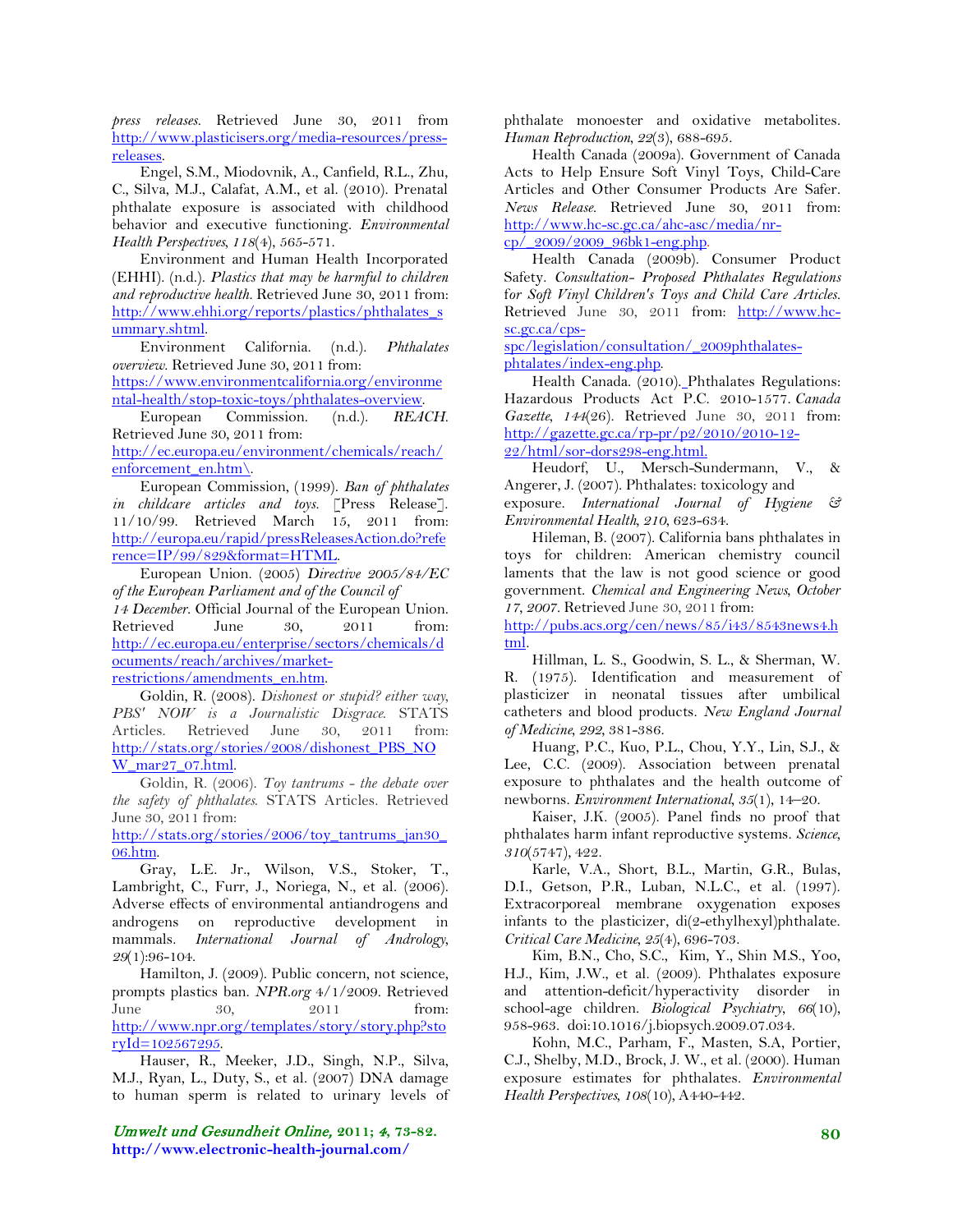Kolarik, B., Bornehag, C., Naydenov, K., Sundell, J., Stavova, P., & Nielsen, O. F. (2008). The concentrations of phthalates in settled dust in Bulgarian homes in relation to building characteristic and cleaning habits in the family**.**  *Atmospheric Environment, 42*(37), 8553-8559. doi:10.1016/j.atmosenv.2008.08.028.

Korpan, M. (2009). Phthalates regulation: regulatory impact analysis statement. Canada Department of Health. *Gazette, 43*(25). Retrieved June 30, 2011 from: [http://www.gazette.gc.ca/rp](http://www.gazette.gc.ca/rp-pr/p1/2009/2009-06-20/html/reg3-eng.html)[pr/p1/2009/2009-06-20/html/reg3-eng.html.](http://www.gazette.gc.ca/rp-pr/p1/2009/2009-06-20/html/reg3-eng.html)

Latini, G., De Felice, C., Presta, G., Del Vecchio, A., Paris, I., Ruggieri, F., et al. (2003). In utero exposure to Di-(2-ethylhexyl) phthalate and duration of human pregnancy. *Environmental Health Perspectives, 111*(14), 1783-1785.

Lomenick, J.P., Calafat, A.M., Meguizo Castro, M.S., Mier, R., Stenger, P., Foster, M.B., et al. (2009). Phthalate exposure and precocious puberty in females. *Journal of Pediatrics, 156*(2), 221-225.

Lovekamp-Swan, T., & Davis, B.J. (2003). Mechanisms of phthalate ester toxicity in the female reproductive system. *Environmental Health Perspectives, 111*(2), 139-145.

Main, K.M, Mortensen, G.K, Kaleva, M.M., Boisen, K.A., Damgaard, I.N., Chellakooty, M., et al. (2006). Human breast milk contamination with phthalates and alterations of endogenous reproductive hormones in infants three months of age. *Environmental Health Perspectives, 114* (2), 309- 314.

McGinn, A.P. (2002). Chapter 4: Reducing our Toxic Burden, in *State of the World 2002*. Starke, L. (Ed.). W. W. Norton & Company, New York. ISBN 0-393-05053-X.

National Academy of Science (NAS) (2008). Phthalates and Cumulative Risk Assessment: The Tasks Ahead. Retrieved June 30, 2011 from: [http://dels.nas.edu/dels/rpt\\_briefs/phthalates\\_final](http://dels.nas.edu/dels/rpt_briefs/phthalates_final.pdf) [.pdf](http://dels.nas.edu/dels/rpt_briefs/phthalates_final.pdf)

National Toxicology Panel (NTP), U.S. Department of Health & Human Services (2005). CERHR expert panel update on the reproductive and developmental toxicity of di(2-ethylhexyl) phthalate. NTP-CERHR-DEHP-05. Retrieved June 30, 2011 from: [http://ntp.niehs.nih.gov/ntp/ohat/phthalates/dehp](http://ntp.niehs.nih.gov/ntp/ohat/phthalates/dehp/DEHP__Report_final.pdf) [/DEHP\\_\\_Report\\_final.pdf.](http://ntp.niehs.nih.gov/ntp/ohat/phthalates/dehp/DEHP__Report_final.pdf)

NICNAS (Australian Government Department of Health and Aging: National Industrial Chemicals Notification and Assessment Scheme) (2008). *Existing Chemical Hazard Assessment Report: Phthalates Hazard Compendium June 2008.* Retrieved June 30, 2011 from: [http://www.nicnas.gov.au/Publications/CAR/Othe](http://www.nicnas.gov.au/Publications/CAR/Other/Phthalate%20Hazard%20Compendium.pdf) [r/Phthalate%20Hazard%20Compendium.pdf.](http://www.nicnas.gov.au/Publications/CAR/Other/Phthalate%20Hazard%20Compendium.pdf)

Pediatric Environmental Health Specialty Units (PEHSU) (n.d.) *Health care provider guide to safer plastics: phthalates and bisphenol A*. Retrieved June 30, 2011 from:

[http://www.coeh.uci.edu/PEHSU/BPA\\_HealthCar](http://www.coeh.uci.edu/PEHSU/BPA_HealthCareProviders.pdf) [eProviders.pdf.](http://www.coeh.uci.edu/PEHSU/BPA_HealthCareProviders.pdf)

Public Interest Research Group (PIRG). (2010) *Trouble in toyland: the 25th annual survey of toy safety*. Retrieved June 30, 2011 from: [http://www.copirgstudents.org/uploads/69/4d/69](http://www.copirgstudents.org/uploads/69/4d/694d3df0e836ca18453afbbd59334023/CO-toyland2010.pdf) [4d3df0e836ca18453afbbd59334023/CO](http://www.copirgstudents.org/uploads/69/4d/694d3df0e836ca18453afbbd59334023/CO-toyland2010.pdf)[toyland2010.pdf.](http://www.copirgstudents.org/uploads/69/4d/694d3df0e836ca18453afbbd59334023/CO-toyland2010.pdf)

Randolph, W., & Viswanath, K. (2004). Lessons learned from public health mass media campaigns: marketing health in a crowded media world. *Annual Review of Public Health, 25,* 419-437. doi: 10.1146/annurev.publhealth.25.101802.123046.

Rais-Bahrami, K., Nunez, S., Revenis, M.E., Luban, N.L.C., & Short, B.L. (2004). Follow-up study of adolescents exposed to Di(2-Ethylhexyl) Phthalate (DEHP) as neonates on extracorporeal membrane oxygenation (ECMO) support. *Environmental Health Perspectives, 112*(13), 1339- 1340.

Rudel, R.A., & Perovich, L.J. (2009). Endocrine disrupting chemicals in indoor and outdoor air. *Atmospheric Environment, 45*(1),1-25. doi: 10.1016/j.atmosenv.2008.09.025.

SCTEE (Scientific Committee on Toxicity, Ecotoxicity and the Environment) (2004). *Opinion on the results of a second Risk Assessment of: BIS(2- ETHYLHEXYL) PHTHALATE [DEHP].* HUMAN HEALTH PART CAS No.: 117-81-7 EINECS No.:

204-211-0. Retrieved June 30, 2011 from: [http://ec.europa.eu/health/ph\\_risk/committees/sct](http://ec.europa.eu/health/ph_risk/committees/sct/documents/out214_en.pdf) [/documents/out214\\_en.pdf.](http://ec.europa.eu/health/ph_risk/committees/sct/documents/out214_en.pdf)

Safemama.com (n.d.) Retrieved June 30, 2011 from: [http://safemama.com/topics/phthalates/.](http://safemama.com/topics/phthalates/)

Sathyanarayana, S., Karr, C.J., Lozano, P., Brown, E., Calafat, A.M., Liu, F., et al. (2008). Baby care products: possible sources of infant phthalate exposure. *Pediatrics, 121*(2),e260-e268. doi: 10.152/peds.2006-3766.

Sattler, B. (2003). The greening of health care. *Policy, Politics, & Nursing Practice, 4*(6), 6-3. doi:10.1177/1527154402239449.

Schmidt, S. (2010). Get phthalates out of kids' toys: Health Canada. *Canwest News Service*. Retrieved June 30, 2011 from: [http://www.canada.com/phthalates+kids+toys+He](http://www.canada.com/phthalates+kids+toys+Health+Canada/1720778/story.html) [alth+Canada/1720778/story.html.](http://www.canada.com/phthalates+kids+toys+Health+Canada/1720778/story.html)